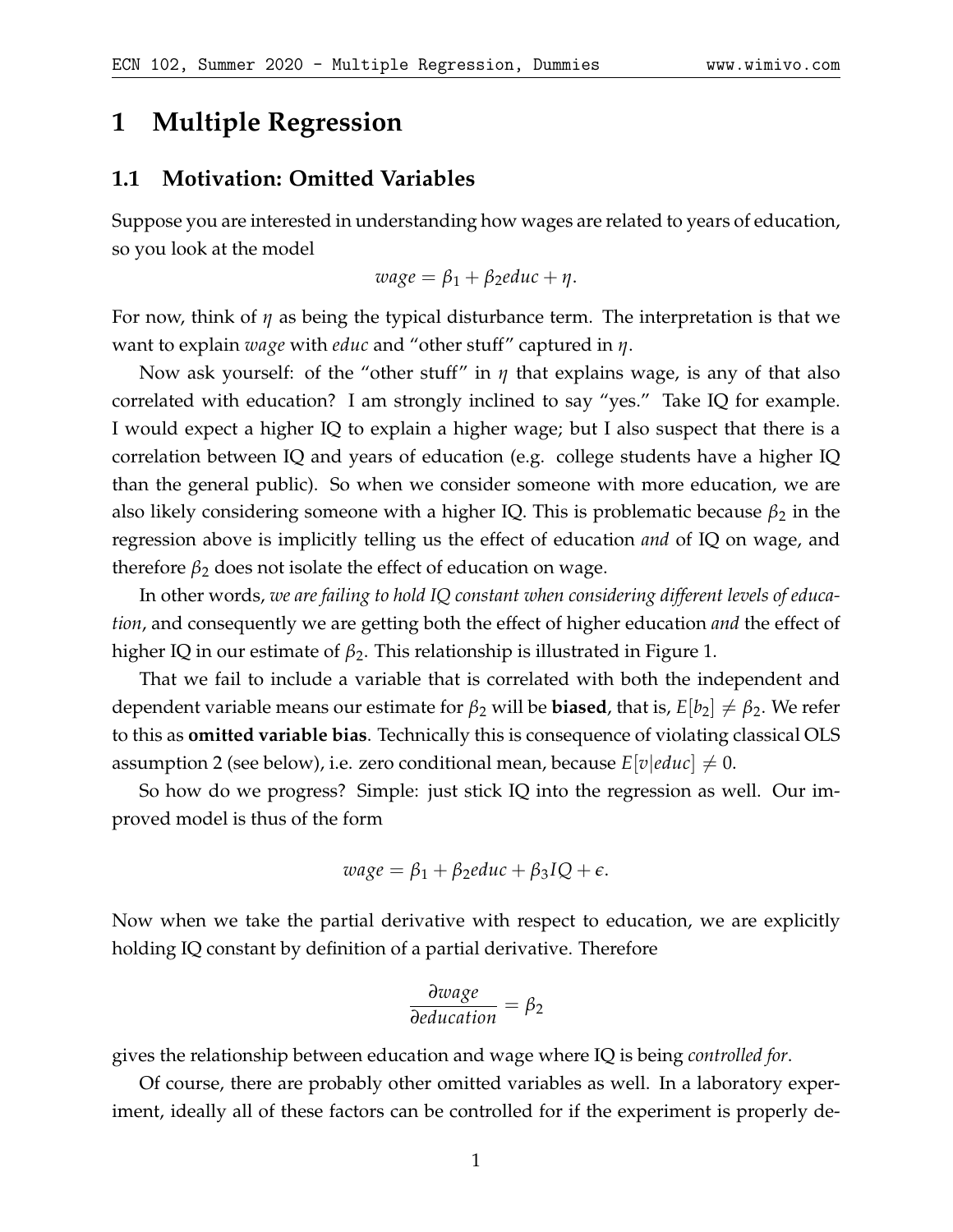signed. But we are limited to the data we observe, which may or may not contain all relevant variables. (Probably won't.) Thus, even if we control for a bunch of variables, we still can never be certain that we have fully determined the direct relationship between any *x* and *y*.

<span id="page-1-0"></span>

FIGURE 1: More education is correlated with higher wage, but it's also correlated with higher IQ. If we do not hold IQ constant, then we are not accurately characterizing the relationship between education and wage.

On the other hand, if an omitted regressor is correlated with *y* but not with *x*, then omitting it is fine. The omitted regressor is still part of *e* because it is something that explains *y* but isn't in the regression. But because it isn't correlated with *x*, the zero conditional mean assumption  $E[\epsilon|x] = 0$  still holds, and therefore estimates are still unbiased and consistent.

For instance, consider again *wage* = *β*<sup>1</sup> + *β*2*educ* + *η*. Tall people on average earn a higher wage than short people, so height is relevant in explaining *wage*: it's part of *v*, one of the "other things" that explain wage. But tall people are not on average more educated than short people, so height is not correlated with *educ*. In this case there is no omitted variable bias from omitting height: changes in education do not mean we are implicitly considering changes in height.

To so summarize:

- If a variable is relevant (it explains *y*) and is correlated with any included regressors, then it is a *confounding variable*: omitting it from the regression violates OLS assumption 2 and estimates suffer from the omitted variable bias and are inconsistent.
- If a variable is relevant (it explains *y*) and is not correlated with any included regressors, then omitting it from the regression is fine: estimates are unbiased and consistent.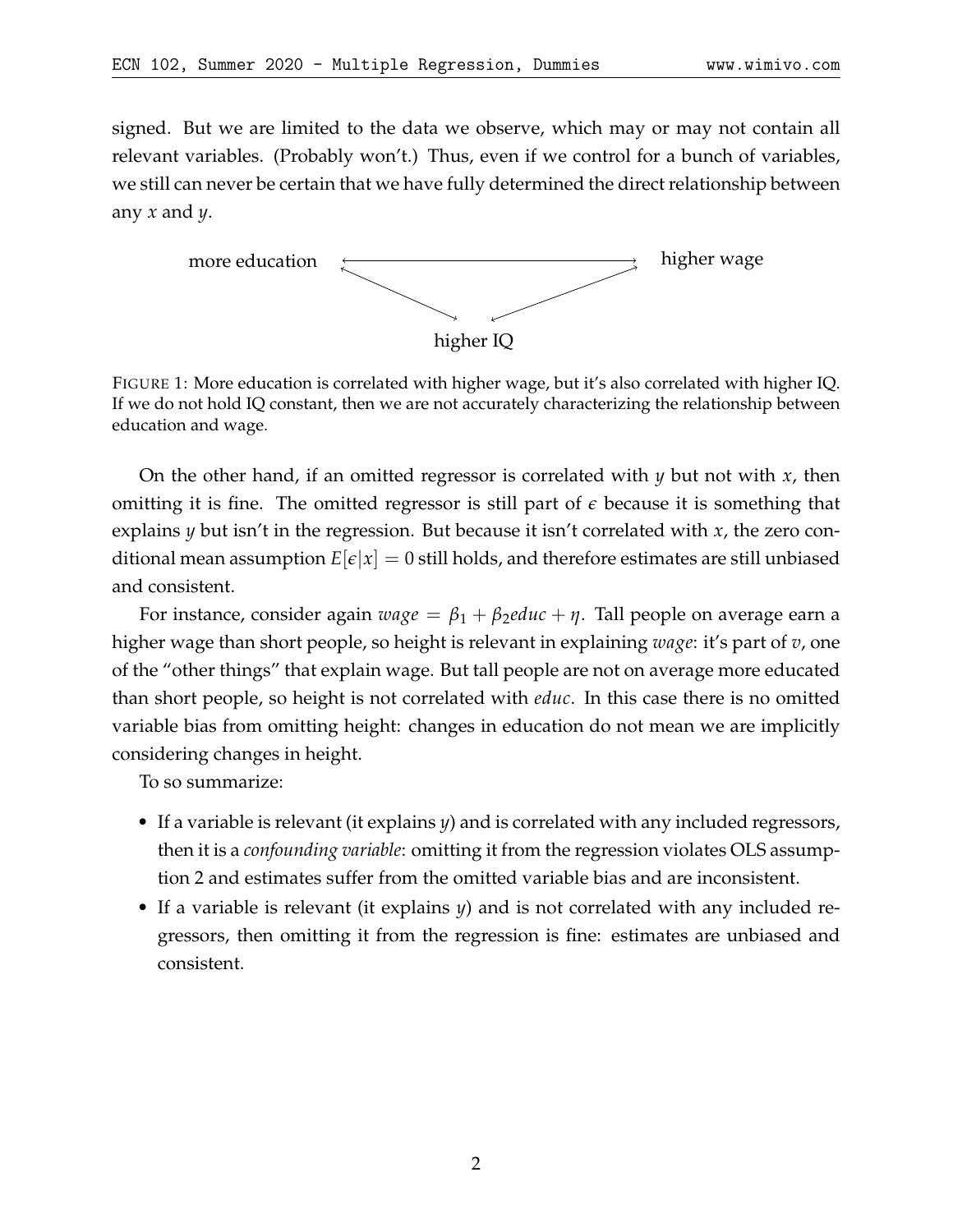#### **1.2 Example: Wages**

Import wages.csv into R. It contains, you guessed it, information about (monthly) wages, education, IQ, and some other stuff. If we regress wages on education, the result is

 $w\hat{a}$ ge = 139.12 + 61.59  $\times$  *educ*.

This implies that someone with one more year of education would be expected to have a higher monthly wage by \$61.59. But as discussed earlier, this is implicitly including the effect of a higher IQ, since the model above fails to control for IQ. We control for IQ by regressing wage on both education and IQ. By doing so, we expect the effect of education to be lower because now the effect isn't being exaggerated by a higher IQ. Indeed,

*wage* ˆ = −131.67 + 44.27*educ* + 4.95*IQ*.

So as predicted, the estimated effect of education on wage drops from 61.59 to 44.27. Before controlling for IQ, our estimate of *β*<sup>2</sup> had an *upward bias*.

The relevant R commands and output are shown in Figure [2](#page-3-0) on the next page.

### **2 Classical OLS Assumptions**

For OLS to "work" by default, we need the following conditions to hold given dependent variable *y* and the set of regressors  $x_2, x_3, \ldots, x_k$ . Note that we have  $k-1$  regressors because we started at *x*2. Therefore we will be estimating *k* things because we are also estimating the intercept coefficient. Hence we will have *n* − *k* degrees of freedom when we do inference.

(a) **CNLRM1: Correct Linear Model.** The true model is linear and correctly specified as

$$
y = \beta_1 + \beta_2 x_2 + \beta_3 x_3 + \ldots + \beta_k x_k + \epsilon. \tag{1}
$$

Intuition: if we estimate a population model that's actually of a different form, then our estimates are probably garbage. (Keep in mind that any *x<sup>j</sup>* might be nonlinear.)

(b) **CNLRM2: Zero Conditional Mean.** The disturbance term has zero mean condi-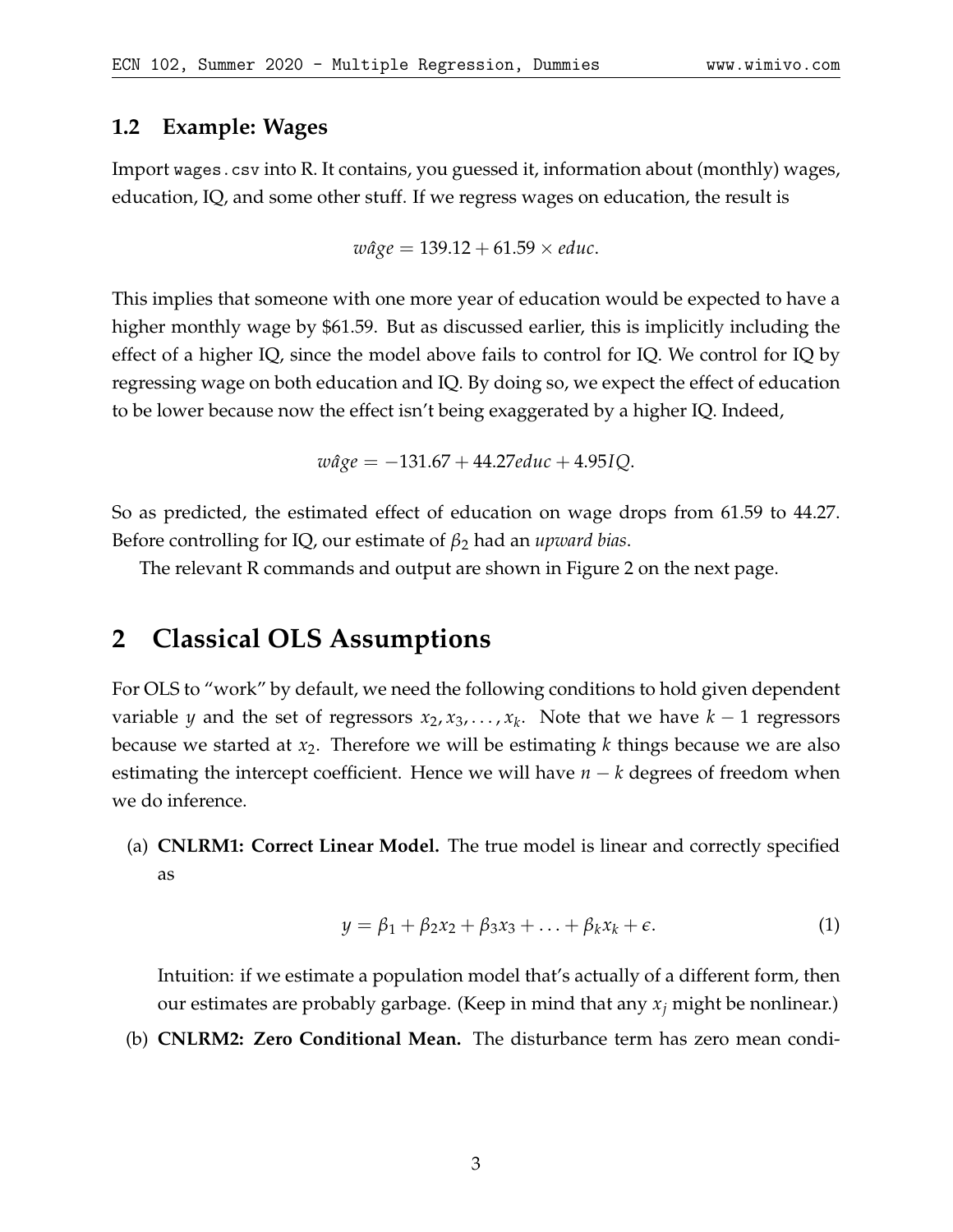```
1 | wages <- read.csv("wages.csv")<br>2 | library(stargazer)
  library (stargazer)
\frac{3}{4}4 ols1 = lm ( wage ∼ educ , data = wages )
5 \vert \texttt{stargazer(ols1, type = "text")}6
7 ols2 = lm ( wage ∼ educ + iq , data = wages )
8 stargazer ( \texttt{ols2} , type = "text" )
  > ols1 = lm(wage \sim educ, data = wages)
  > stargazer ( ols1 , type = " text " )
  ===============================================
                         Dependent variable :
                      ---------------------------
                           ---<br>wage
  -----------------------------------------------
                              61.586***
                               (5.931)
  Constant 139.117*(81.160)
  -----------------------------------------------
  Observations 852<br>R2 0.113
  Adjusted R2 0.112
  Adjusted R2 0.112
  Residual Std. Error     380.658 (df = 850)
  F Statistic 107.817 * * * ( df = 1; 850)
  ===============================================
                     *p < 0.1; **p < 0.05; ***p < 0.01> ols2 = lm ( wage ∼ educ + iq , data = wages )
  > stargazer (\overline{ols2}, type = "text")
  ===============================================
                         Dependent variable :
                      ---------------------------
                              wage
  -----------------------------------------------
                               educ 44.268 * * *
                                (6.852)
  iq 4.954 * * *
                               (1.019)
  Constant -131.671(97.555)
  -----------------------------------------------
  Observations 852<br>R2 0.137
  R2 0.137<br>Adjusted R2 0.135
  Adjusted R2 0.135
  Residual Std. Error     375.686 (df = 849)
  F Statistic 67.168 * * * ( df = 2; 849)
  ===============================================
                   Note : *p <0.1; * *p <0.05; * * *p <0.01
```
FIGURE 2: When IQ is included in the regression (and therefore controlled for), we find that education explains less about wage.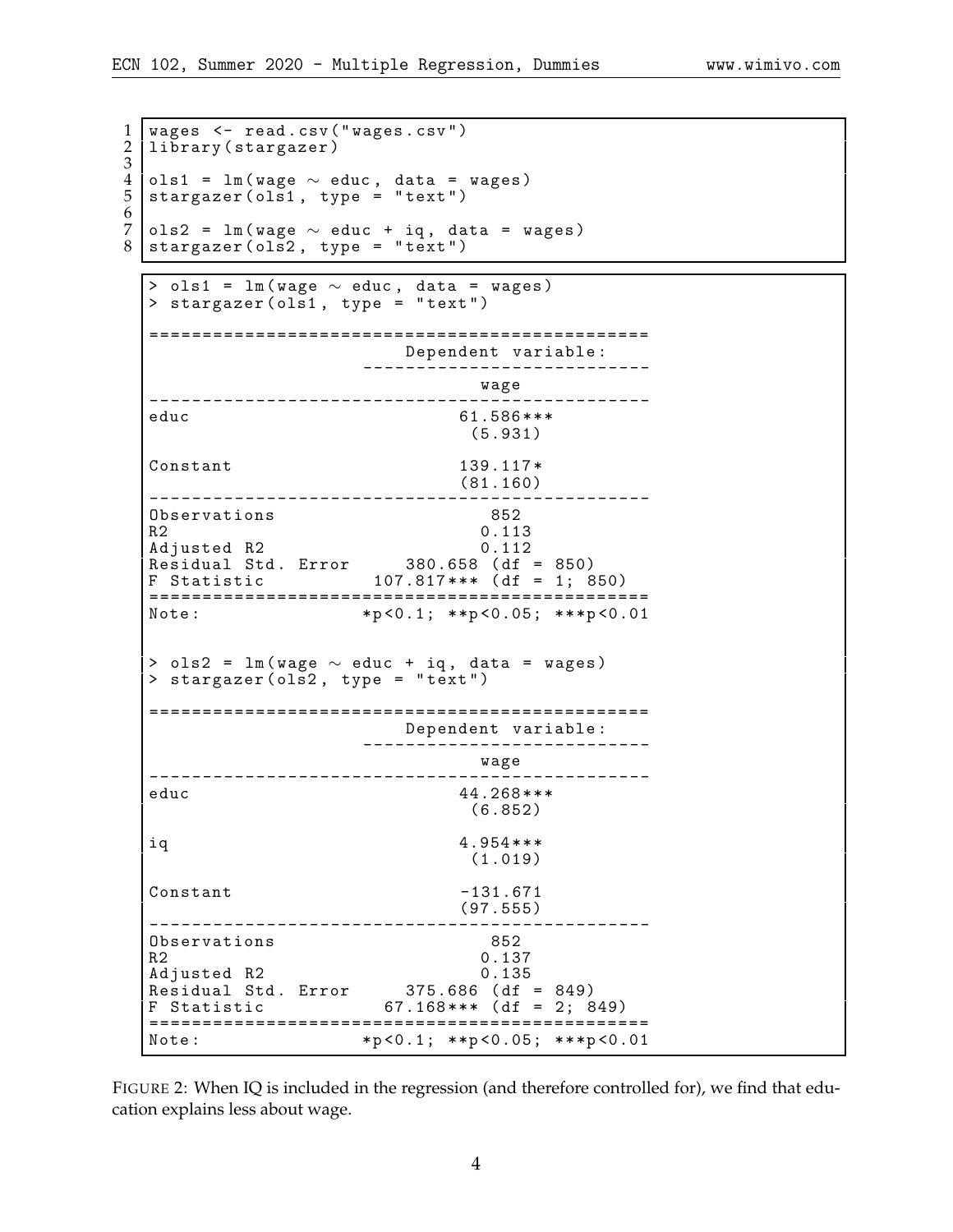tional upon the regressors, that is,

$$
E[\epsilon|x_2,\ldots,x_k]=0.\t\t(2)
$$

Intuition: think of the disturbance term as being the mistake of the model. If we expect the mistake to be non-zero on average, then our model is probably garbage. This condition is equivalent to saying that *u* is uncorrelated with all of the regressors.

More technically, it allows us to go from

$$
y = \beta_1 + \beta_2 x_2 + \beta_3 x_3 + \dots + \beta_k x_k + \epsilon
$$
  

$$
E[y|x_2, \dots, x_k] = \beta_1 + \beta_2 x_2 + \beta_3 x_3 + \dots + \beta_k x_k,
$$
 (3)

the latter being the interpretation of the regression line itself (i.e. the conditional expectation of *y* given our regressors).

(c) **CNLRM3: Homoskedasticity.** The conditional variance of the disturbance term is constant and finite, that is,

$$
Var(\epsilon | x_2, \dots, x_k) = \sigma_{\epsilon}^2 < \infty. \tag{4}
$$

There isn't much economic intuition here; it's mostly a technical assumption, albeit an unrealistic one, that offers a convenient starting point for rigorous analysis. In practice it is violated frequently, which is not difficult to deal with (as explained later). This condition is illustrated in Figure [3.](#page-5-0)

(d) **CNLRM4: Independent Errors.** Errors for different observations are statistically independent, that is,

$$
\epsilon_i \perp \epsilon_j
$$
 whenever  $i \neq j$ .

Intuition: if model disturbances are correlated, then there is some underlying pattern that we are overlooking, so our results are probably garbage.

As an example of a violation, suppose we look at ECN 102 final exam scores in all of 2017; that means we're looking at ECN 102 final exam scores for three different professors. Problem is, different professors write exams of differing difficulty. Hence we would expect a lenient professor's students to do better than the regression predicts (so we'd have correlation among observations with positive *e*), and we expect a challenging professor's students to do worse than what the regression predicts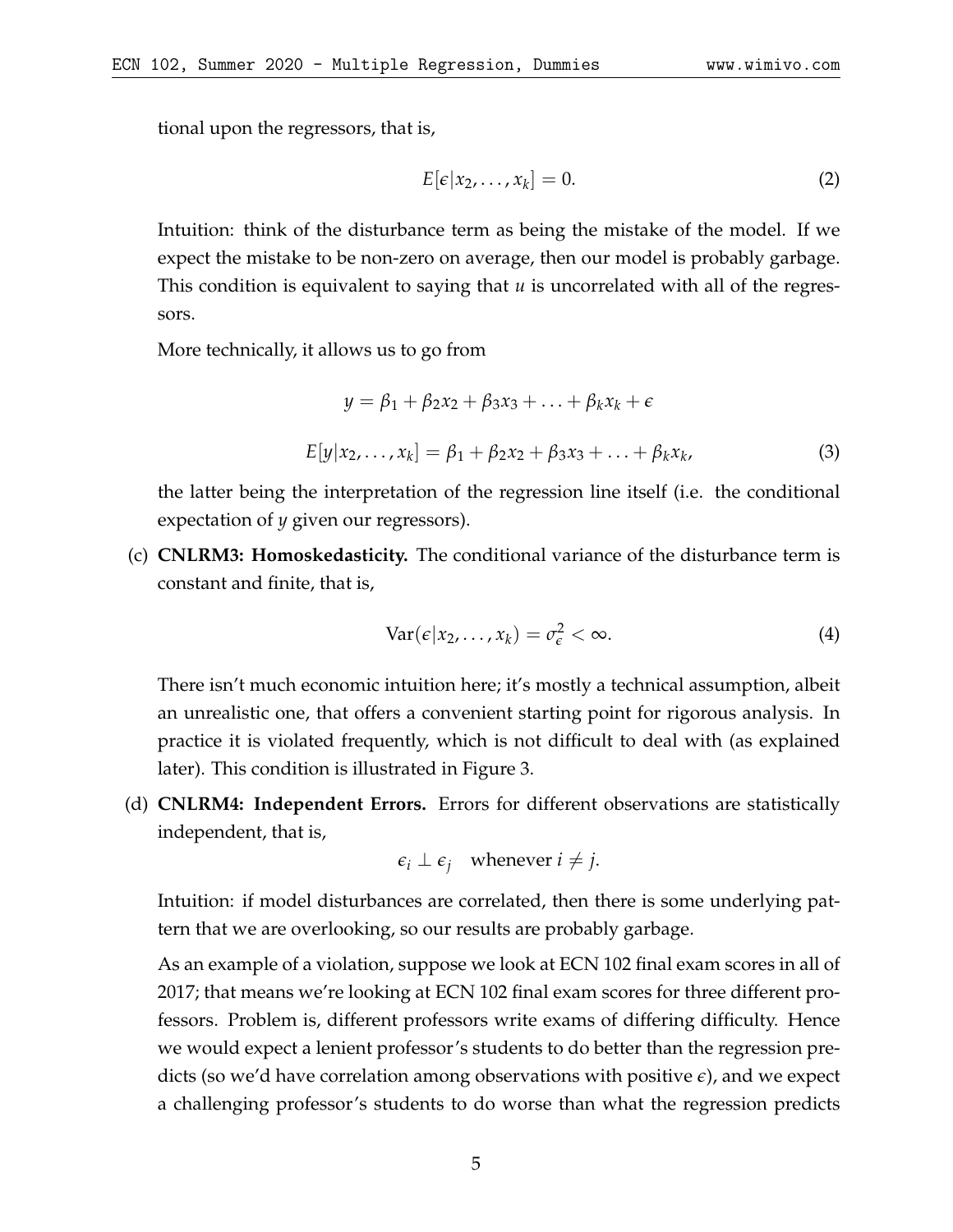<span id="page-5-0"></span>

FIGURE 3: The figure on the left is an example of heteroskedasticity; the right an example of homoskedasticity. The left is heteroskedastic because the variation of disturbances around the regression line gets bigger as *x* increases.

(so we'd have correlation among observations with negative *e*). This is called **clustering** because each professor's final exam forms a cluster of students. (Note that students in different clusters, however, are independent from each other.)

(e) **CNLRM5: Normality of Errors.** Errors are normally distributed with variance  $\sigma^2$ , i.e.,

$$
\epsilon_i \sim \mathcal{N}\left(0, \sigma^2\right). \tag{5}
$$

This is another technical assumption for "nice" results, explained below. In practice it can be weakened, but it is necessary for inference on small sample sizes.

(f) **CNLRM6: No Perfect Multicollinearity.** There exists no exact linear relationship between explanatory samples. Furthermore, the number of observations must be greater than the number of explanatory variables (plus constant term), i.e.  $n \geq k$ .

Intuition: if there is such a perfect relationship between two or more regressors, then we can't "untangle" the effect of each regressor. In other words, it's like including the same regressor twice, and that redundancy breaks the OLS solution technique.

## **3 Implications of OLS Assumptions**

You can see that most of these assumptions are close analogues to the simple regression, the exception being CNLRM6. You will not be surprised then to learn that the implica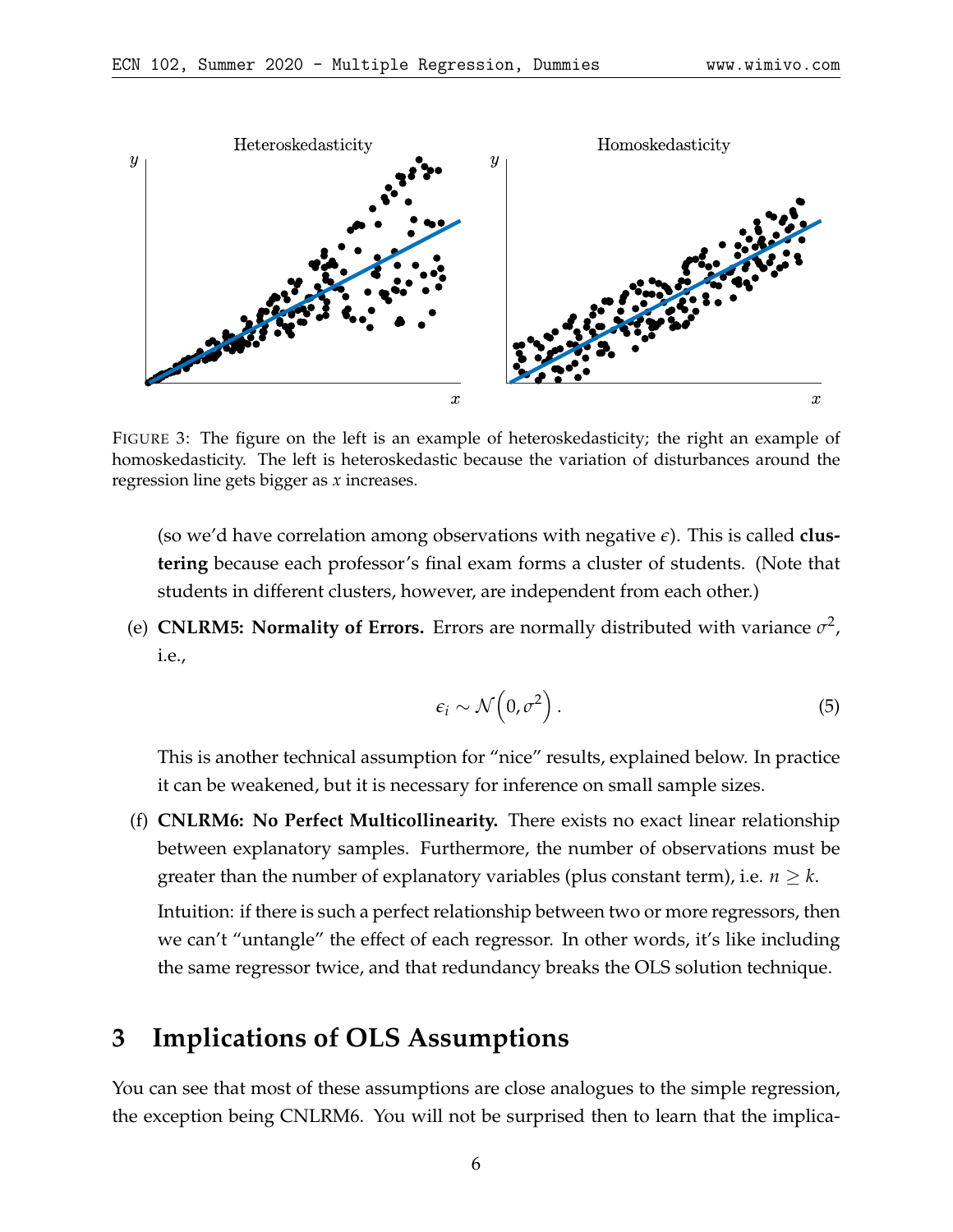tions are largely the same as well.

- Assumptions CNLRM1-2 imply that OLS estimates are unbiased, so that  $E[b_j] = \beta_j$ .
- Assumptions CNLRM1-4 imply that OLS estimates are consistent, so that  $b_j \stackrel{p}{\rightarrow} \beta_j$ as *n* → ∞. Furthermore, assumptions CNLRM1-4 imply that OLS is the **b**est **l**inear **u**nbiased **e**stimator, or **BLUE**. When we say "best," we mean they have the smallest standard errors and hence precision of inference is the most accurate.
- Adding CNLRM5 implies that OLS is the **b**est **u**nbiased **e**stimator, or **BUE**, even when compared to nonlinear methods. Furthermore, it implies that

$$
t \equiv \frac{b_j - \beta_j}{\text{se}(b_j)} \sim T(n - k)
$$

is exactly true for any *β<sup>j</sup>* , even for small samples; without CNLRM5 it is only approximately true if the sample size is large enough. (Therefore CNLRM5 is required for inference on small samples.) We are estimating *k* things, which is why we have *n* − *k* degrees of freedom.

• Assumption CNLRM6 is always required; in the presence of perfect multicollinearity, the regression cannot be executed. Accordingly, this is usually just implicitly assumed because otherwise it's game over and we should just give up and go home. (Actually, there's usually a very easy fix for it, shown in a bit.)

## **4 Including Irrelevant Regressors**

Suppose we accidentally include some regressor  $x_\ell$  that does not explain  $y$  at all, thereby making it irrelevant. Well, because it's irrelevant, its coefficient will be  $\beta_\ell = 0$ , and therefore the population regressions

$$
y = \beta_1 + \beta_2 x_2 + \ldots + \beta_k x_k + \epsilon,
$$
  

$$
y = \beta_1 + \beta_2 x_2 + \ldots + \beta_k x_k + \beta_\ell x_\ell + \epsilon,
$$

are actually identical. So nothing is violated by including the irrelevant regressor: the results are still unbiased and consistent, provided OLS assumptions 1 and 2 hold for everything else. The problem is that OLS still has to try to estimate  $\beta_\ell$  if  $x_\ell$  is included, which is just adding noise to the estimation process. This means the regression will be less precise (i.e. higher standard errors). But you're usually better off with less precise estimates than biased ones, so most researchers err on the side of including regressors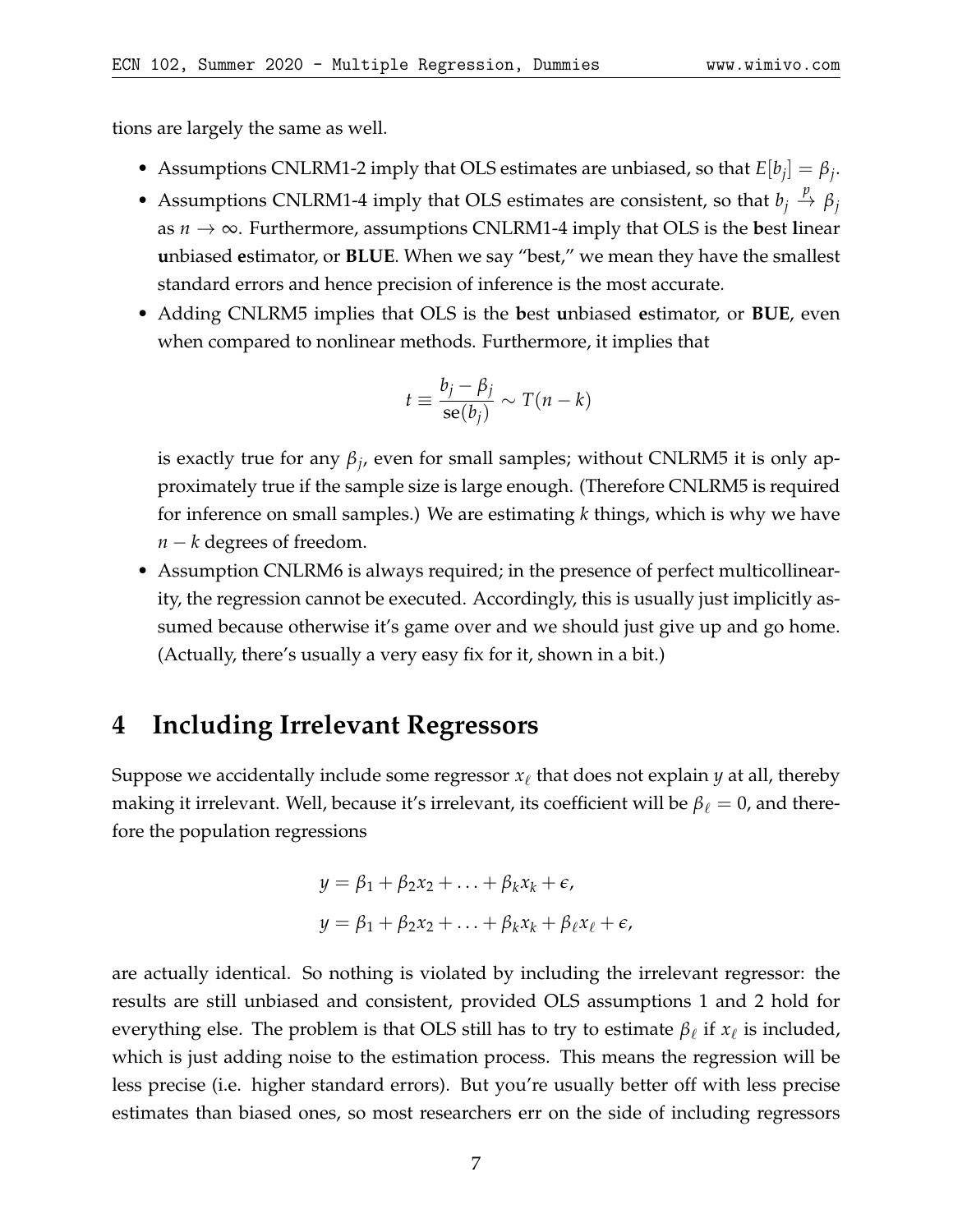that might be irrelevant.

## **5 Multiple Regression Inference**

Under CNLRM1-4, the *t*-statistic regarding regressor *x<sup>j</sup>* is given by

$$
t = \frac{b_j - \beta_j}{\text{se}(b_j)},\tag{6}
$$

and it is drawn from an approximate  $T(n-k)$  distribution.Inference proceeds in the usual way. There is no rule of thumb for how large *n* needs to be for the approximation to be adequate. If CNLRM5 holds, then *t* is drawn from exact  $T(n-k)$  distribution.

If either CNLRM3 or CNLRM4 fail, then the typical standard errors are not valid. We can oftentimes use one of the following alternatives, however.

- use **heteroskedasticity-robust standard errors** if only CNLRM3 fails
- use **cluster-robust standard errors** if CNLRM4 alone fails because of suspected clustering in variable *x*
- use **heteroskedasticity and autocorrelation-consistent (HAC) standard errors** if using time series data.

We will have tests for these, but hold onto that thought for another day.

# **6 Coefficients of Determination**

#### **6.1 Overall Significance**

When we did a bivariate regression with just one regressor, we asked: does *x* actually explain anything about *y*? In other words, we tested  $H_0$  :  $R^2 = 0$  against  $H_1 : R^2 > 0$ using an *F*-test.

But now we have multiple regressors, all of which contribute to explanatory power of the model. Which is to say, when we test  $H_0: R^2 = 0$  against  $H_1: R^2 > 0$ , we're actually testing the *combined explanatory power of all regressors in the model*. This is called a **test of overall significance**: we want to determine whether our entire suite of regressors jointly explain something, *anything*, about *y*.

Let's be a bit more concrete. Suppose the regression is  $y = \beta_1 + \beta_2 x_2 + \beta_3 x_3 + \beta_4 x_4 + \epsilon$ . We want to test whether the combined explanatory power of  $x_2$  and  $x_3$  and  $x_4$  is zero or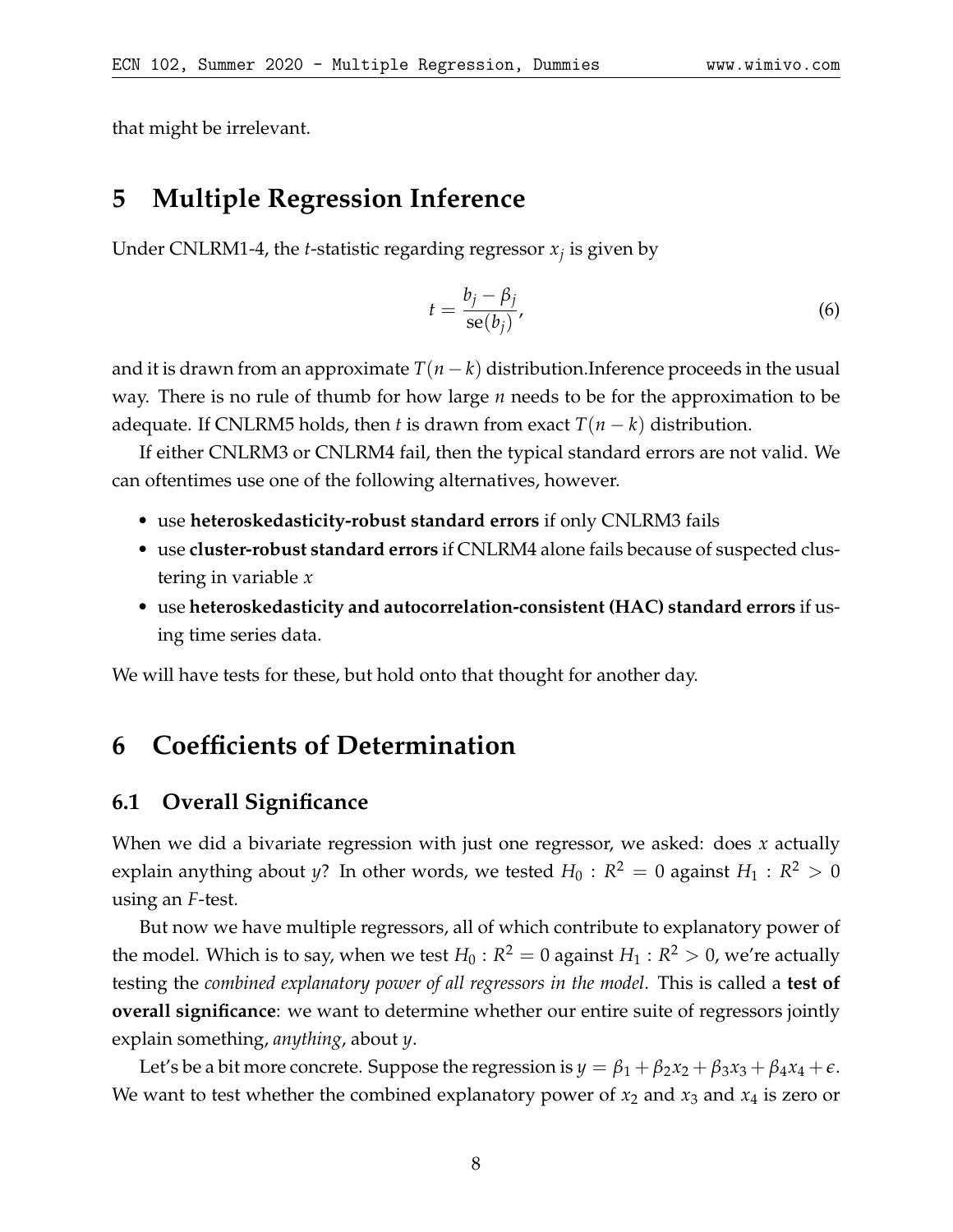non-zero. This test of overall significance has hypotheses

$$
H_0: \beta_2 = \beta_3 = \beta_4 = 0, \qquad (H_0: R^2 = 0)
$$
  
\n
$$
H_1: \text{at least one of } \beta_2, \beta_3, \beta_4 \neq 0. \qquad (H_1: R^2 > 0)
$$

Ergo if we reject the null hypothesis, then we conclude that the regression is significant overall: the combination of regressors has at least some explanatory power.

The good news is, we use the same *F*-statistic as before, given by

$$
F \equiv \frac{R^2/(k-1)}{(1 - R^2)/(n - k)} \sim F(k - 1, n - k),\tag{7}
$$

where *k* is the number of coefficients being estimated. In this example,  $k = 4$  because the model estimates  $β_1$  through  $β_4$ . Do note that this *F*-statistic is only valid when disturbances are homoskedastic (i.e. when CNLRM3 holds); otherwise we'll have to use a *heteroskedasticity-robust* version, which is more difficult than anything we'd calculate in this class (it requires matrix algebra).

#### **6.2 Adjusted R-Squared**

A problem with the default R-squared formula is that it *always* increases when you add an additional explanatory variable—even if that explanatory variable is totally irrelevant due to statistical noise. This is not a desirable property: you don't want to use a measurement that gives an impression of having additional explanatory power when you add a variable that doesn't actually explain anything.

This is where the **adjusted R-squared**, denoted  $\overline{\mathcal{R}}^2$ , comes into play. It adds a "penalty" every time an additional regressor is added. If the increase in  $R^2$  is larger than the penalty, then  $\overline{R}^2$  will increase and we suspect that the explanatory power of the model has improved. If the penalty is larger than the increase in  $R^2$ , then  $\overline{R}^2$  will decrease and we suspect that the explanatory power of the model has not improved and therefore the new regressor should probably be omitted. (We will test this more formally later.)

The formula for adjusted R-squared is given by

$$
\overline{R}^2 = 1 - \frac{\text{RSS}}{\text{TSS}} \frac{(n-1)}{(n-k)} = 1 - \frac{s_e^2}{s_y^2},\tag{8}
$$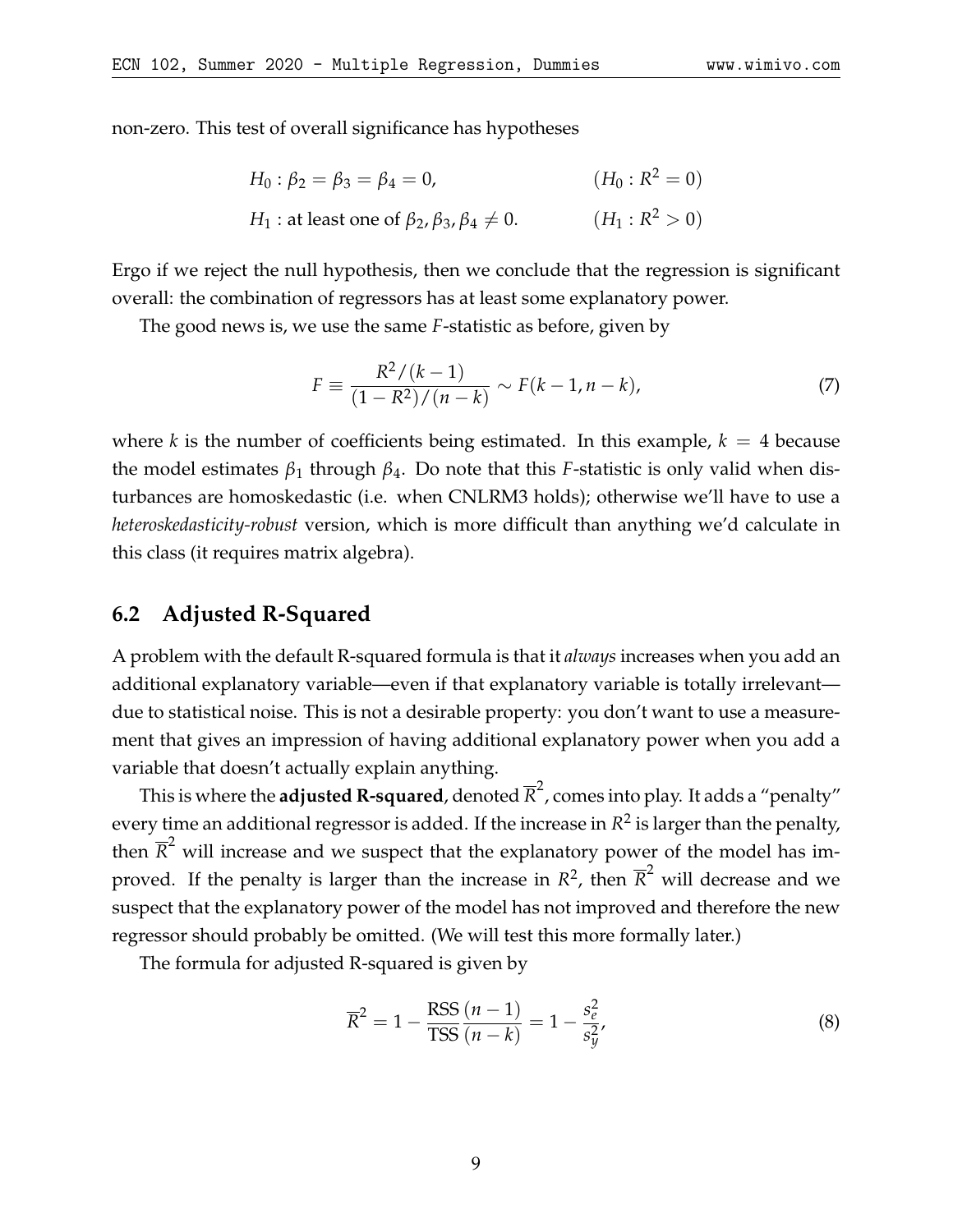although a more intuitive formulation is

$$
\overline{R}^2 = R^2 - \frac{k-1}{n-k}(1 - R^2),
$$
\n(9)

where the second term is the penalty term. If a new regressor is added, then *R* <sup>2</sup> will go up, but so will the penalty term  $(k-1)/(n-k)$ . Whichever change is larger determines whether  $\overline{R}^2$  goes up or down overall.

### **7 Dummy Variables**

#### **7.1 Definition of Dummy Variable**

We might be interested in seeing how different categories affect the dependent variable. For instance, we might want to see if someone working in an urban environment earns more than someone working elsewhere. To analyze, we construct a **dummy variable** that is equal to either zero or one. An urban worker would have value *urban* = 1, and a nonurban worker would have value *urban* = 0. Accordingly, we would run the regression

$$
wage = \beta_1 + \beta_2 educ + \beta_3 IQ + \beta_4 urban + \epsilon.
$$

The coefficient *β*4, then, would tell you the expected difference in monthly wage for an urban worker compared to a non-urban worker. Another way of thinking about it is, *β*<sup>4</sup> captures the expected change in wage if a worker moves from a non-urban environment to an urban environment, that is, if *urban* changes from 0 to 1.

#### **7.2 Dummy Variable Trap**

Notice in the preceding example that there are two categories, but only one dummy variable. In general, if you have *m* categories, then you must include exactly *m* − 1 dummy variables; the category you omit is called the **reference category**. Including dummy variables for all categories results in the **dummy variable trap**, which is a source of perfect multicollinearity that breaks OLS estimation. So always use one fewer dummy than there are categories (or drop the intercept; this is less common).

Here's a silly example to illustrate why things go wrong. People become really loyal to stupid things that don't matter, for example, which brand of cola they drink.<sup>[1](#page-9-0)</sup> They

<span id="page-9-0"></span><sup>&</sup>lt;sup>1</sup>Blind taste test? People can't tell the difference.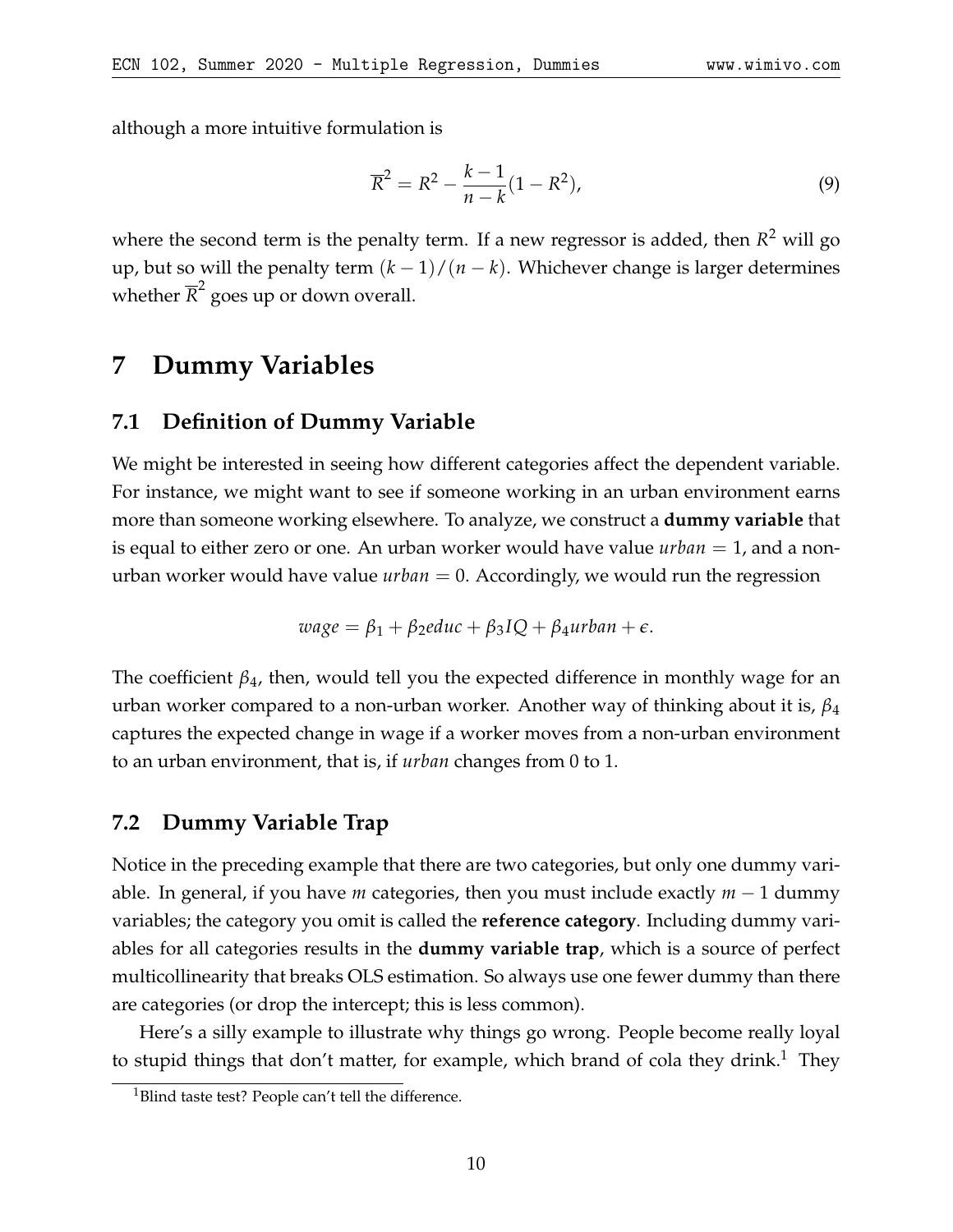either drink Coke and only Coke; or Pepsi and only Pepsi; or, for the purposes of this example, RC Cola and only RC Cola.<sup>[2](#page-10-0)</sup>

We want to see how many cavities people get from drinking a beverage that is used to remove rust from nails. We record their preference in the following manner:

*choice* = 1 if 
$$
Coke
$$
, *choice* = 2 if  $Pepsi$ , *choice* = 3 if  $RC Cola$ .

Now define dummies for all categories. Let  $d_1 = 1$  for choosing Coke;  $d_2 = 1$  for choosing Pepsi; and  $d_3 = 1$  for choosing RC Cola. Then the possible values for each dummy are

$$
choice = 1 \implies d_1 = 1, d_2 = 0, d_3 = 0,
$$
  
\n
$$
choice = 2 \implies d_1 = 0, d_2 = 1, d_3 = 0,
$$
  
\n
$$
choice = 3 \implies d_1 = 0, d_2 = 0, d_3 = 1.
$$

Notice that in all three cases,  $d_1 + d_2 + d_3 = 1$ . And therefore, say,  $d_1 = 1 - d_2 - d_3$ . This is perfect multicollinearity because one of our regressors  $(d_1)$  can be perfectly explained by a linear relationship of two other regressors (*d*<sup>2</sup> and *d*3). So if we try to regress *cavities* on *d*1, *d*2, and *d*3, then OLS explodes and we're all doomed.

Except you can just remove any one of the three dummies from the regression, then all is well and well is all for all. The coefficients of the model are then seen as being *relative* to the reference category. To that end, consider the model where we omit the Coke dummy variable  $d_1$ , given by

$$
cavities = \beta_1 + \beta_2 d_2 + \beta_3 d_3 + \epsilon.
$$

Let us interpret each coefficient.

- *β*<sub>1</sub>: how many cavities are associated with being a Coke drinker (reference category);
- $\beta_2$ : how many more (or less, if negative) cavities are associated with being a Pepsi drinker instead of a Coke drinker;
- $\beta_3$ : how many more (or less, if negative) cavities are associated with being an RC Cola drinker instead of a Coke drinker.

In the case of the urban workers, *β*<sup>4</sup> captures how much higher of a wage a person receives if they work in an urban environment relative to working in a non-urban environment (the reference category).

<span id="page-10-0"></span><sup>2</sup>No one actually drinks RC Cola, do they?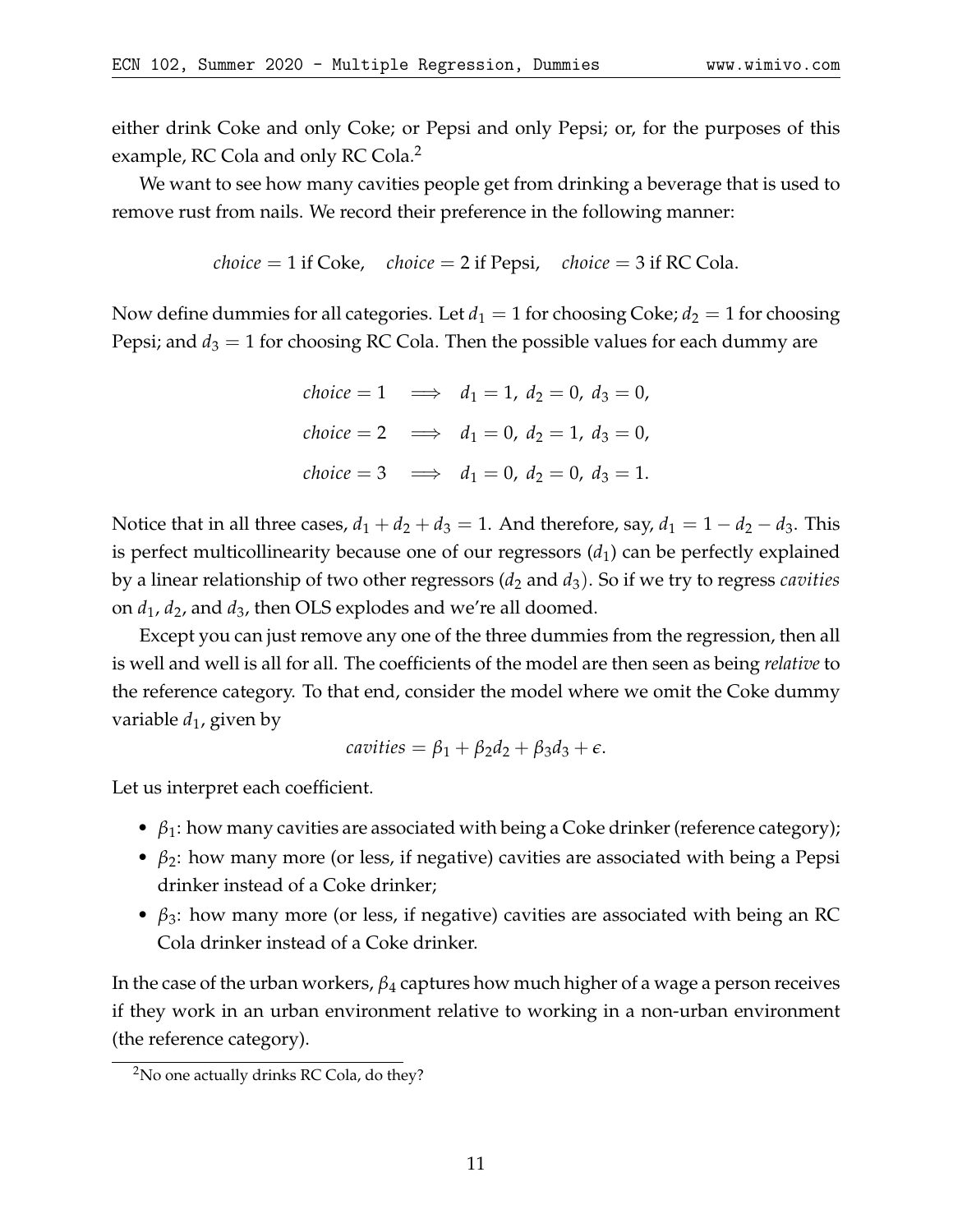### **7.3 Example: Wages**

Again using wages.csv, let us consider the regression proposed earlier,

$$
wage = \beta_1 + \beta_2 educ + \beta_3 IQ + \beta_4 urban + \epsilon.
$$

OLS estimation yields

$$
w\hat{a}ge = -213.28 + 41.58educ + 4.92IQ + 169.01urban.
$$

As shown in the R output below in Figure [4,](#page-12-0) the *p*-value for *β*<sup>4</sup> indicates statistically significance, so we conclude that an urban worker is expected to earn a monthly wage \$169.01 higher than that of a non-urban worker.

## **8 Interactions**

#### **8.1 Marginal Effects**

When we have multiple regressors, we might be interested in how they, um, interact with each other when it comes to explaining the dependent variable. A regression with interactions will look something like

$$
y = \beta_1 + \beta_2 x + \beta_3 z + \beta_4 xz + \epsilon \implies \hat{y} = b_1 + b_2 x + b_3 z + b_4 xz,
$$

where *xz* is the interaction term. The idea is that *x* might affect *y* differently depending on what value *z* is, and vice versa. That is, the **marginal effect** of *x* on  $\hat{y}$  is given by

$$
\frac{d\hat{y}}{dx} = b_2 + b_4 z.
$$

When we consider marginally larger *x*, we expect *y* to be marginally different by  $b_2 + b_4 z$ .

### **8.2 Example: Foreign Aid and Dictatorships**

You might be interested in how foreign aid affects education funding in undeveloped countries, so you run the regression

$$
educ = \beta_1 + \beta_2 aid + \epsilon.
$$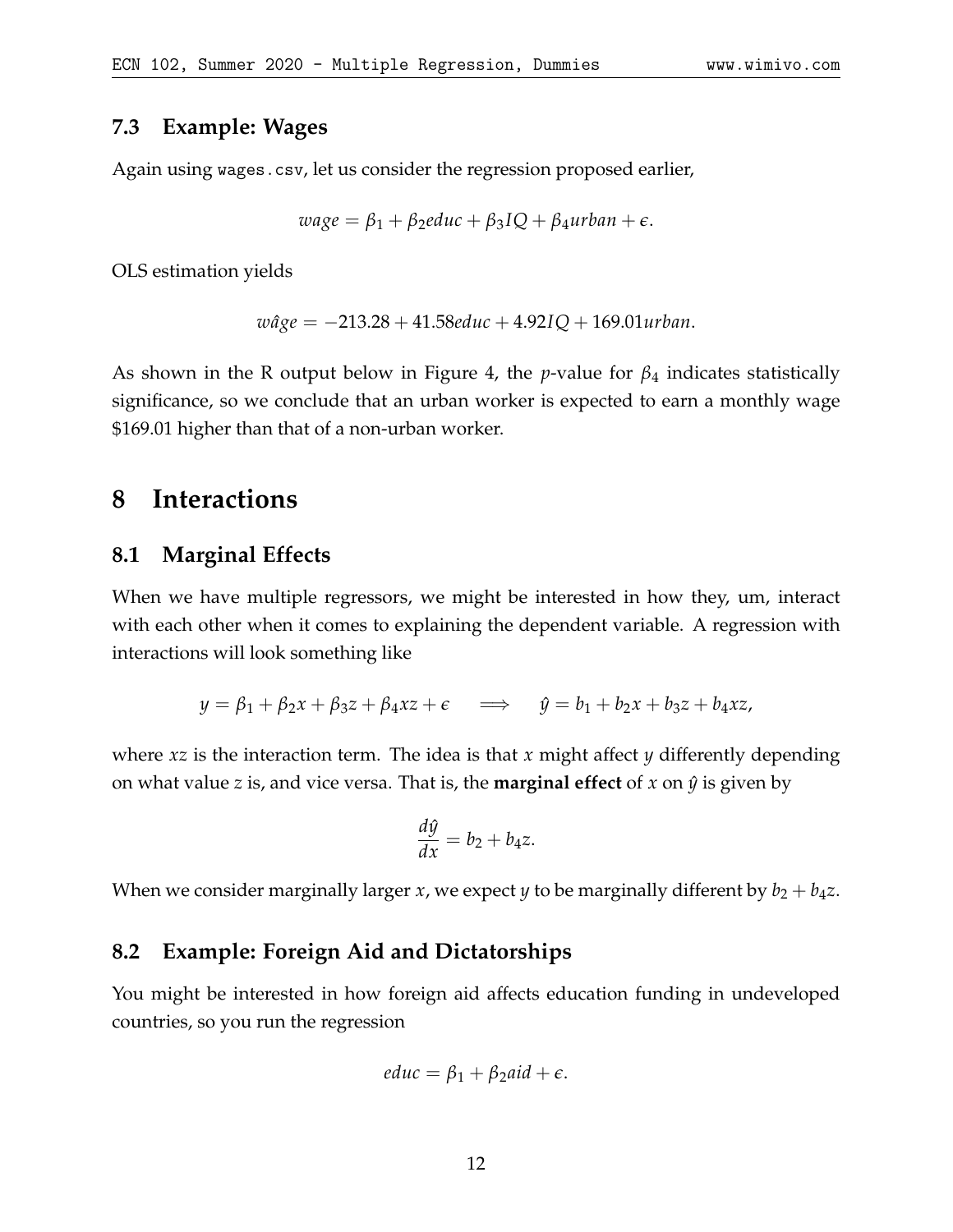<span id="page-12-0"></span>

| $\mathbf 1$<br>2<br>3 | wages <- read.csv("wages.csv")<br>library (stargazer)                                         |                                                                                                                |  |
|-----------------------|-----------------------------------------------------------------------------------------------|----------------------------------------------------------------------------------------------------------------|--|
| 4<br>5                | ols3 = $lm(wage \sim educ + iq + urban, data = wages)$<br>stargazer (ols3, type = "text")     |                                                                                                                |  |
|                       |                                                                                               |                                                                                                                |  |
|                       | > ols3 = $lm(wage \sim educ + iq + urban, data = wages)$<br>> stargazer (ols3, type = "text") |                                                                                                                |  |
|                       |                                                                                               |                                                                                                                |  |
|                       |                                                                                               | Dependent variable:                                                                                            |  |
|                       |                                                                                               | wage                                                                                                           |  |
|                       | educ                                                                                          | 41.581***<br>(6.729)                                                                                           |  |
|                       | iq                                                                                            | $4.920***$<br>(0.998)                                                                                          |  |
|                       | urban                                                                                         | 169.014***<br>(28.133)                                                                                         |  |
|                       | Constant                                                                                      | $-213.282**$<br>(96.559)                                                                                       |  |
|                       | Observations<br>R <sub>2</sub><br>Adjusted R2<br>Statistic<br>======================          | 852<br>0.172<br>0.169<br>Residual Std. Error $368.154$ (df = 848)<br>$58.661***$ (df = 3; 848)<br>.=========== |  |
|                       | Note:                                                                                         | $*p < 0.1; **p < 0.05; ***p < 0.01$                                                                            |  |

FIGURE 4: The *p*-value for  $\beta_4$  (urban) indicates statistically significance at 1%, so we conclude that an urban worker is expected to earn a monthly wage \$169.01 higher than that of a non-urban worker.

The coefficient  $\beta_2$  tells you the association between an additional dollar of foreign aid received and education funding for the average undeveloped country; the marginal effect is constant: one more dollar of foreign aid is associated with \$*β*<sup>2</sup> more education funding.

We suspect, however, that the effect of foreign aid is different depending whether the undeveloped country is democratic or ruled by a dictator. Introduce the dummy variable *dictator* = 0 for democracy and *dictator* = 1 for dictatorship and run the regression

$$
educ = \beta_1 + \beta_2 aid + \beta_3 (aid \times dictator) + \epsilon.
$$

In this formulation, the effect of foreign aid depends on the value of *dictator* (i.e. the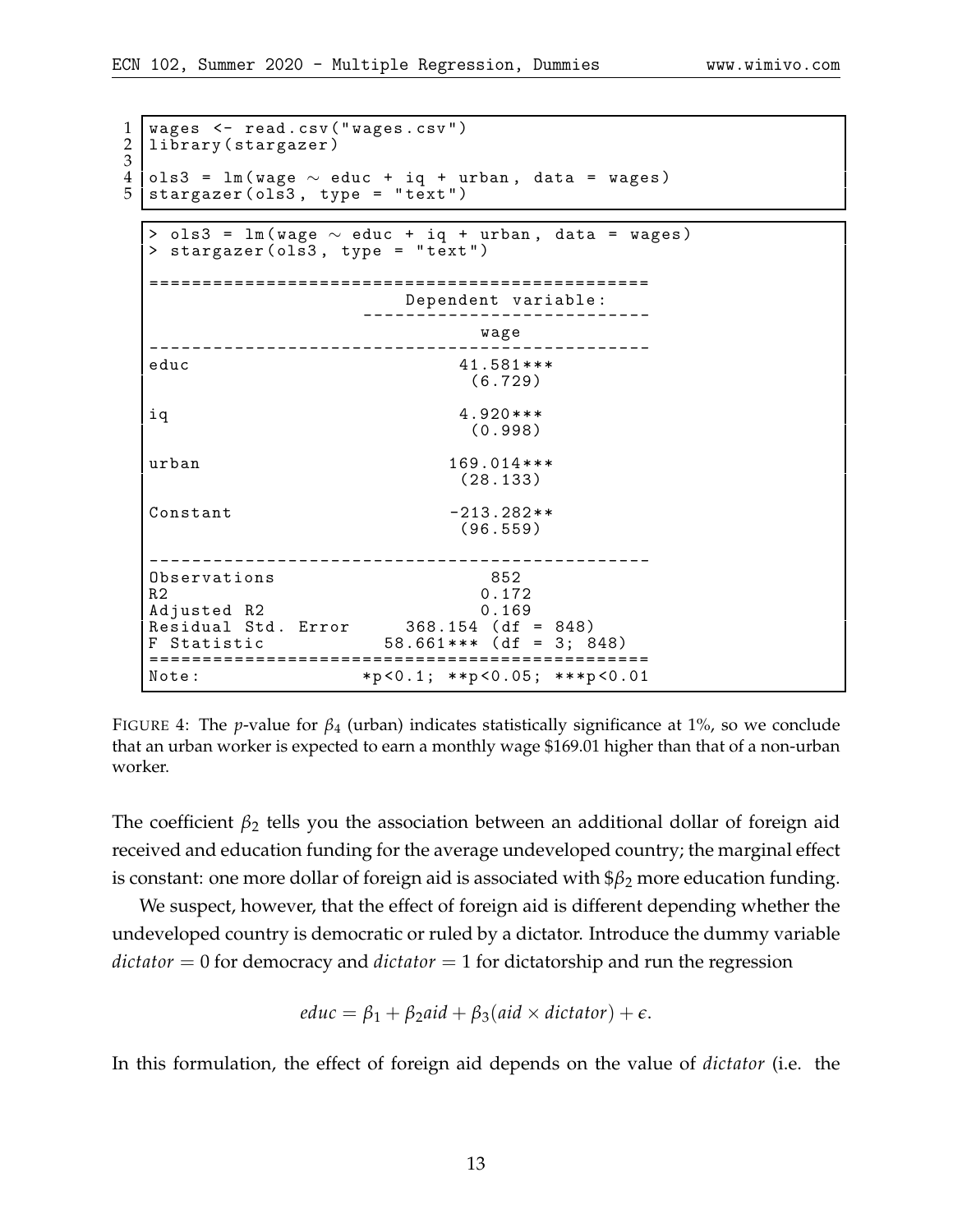interaction of regressors). The marginal effect of foreign aid on education funding is

$$
\frac{\partial educ}{\partial aid} = \beta_2 + \beta_3 \times dictionary.
$$

If the country is a democracy, then the marginal effect of foreign aid on education funding is just  $\beta_2$ . If the country is a dictatorship, then the marginal effect is  $\beta_2 + \beta_3$ . A natural hypothesis is that  $\beta_3 < 0$ , or in words: dictatorships that receive foreign aid don't seem to allocate as much of that foreign aid into education when compared to a democracy. (A more nuanced approach would try to measure the degree of dictatorship instead of a binary designation, but you get the picture.)

### **9 Variance Inflation Factors**

We know from the OLS assumptions that perfect multicollinearity is absolutely ruled out; it is impossible for OLS to proceed in its presence. However, there is nothing technically wrong with very high but nonetheless imperfect multicollinearity.

High multicollinearity is still often problematic in practice, however, because it results in very high standard errors, which in turn make test statistics very small and we end up not rejecting anything. Makes the whole endeavor kinda pointless.

In other words, the presence of multicollinearity leads to variance inflation. We'd like to quantify the factor by which variance is inflated by multicollinearity. Hey, let's call that the "variance inflation factor" and then proceed to marvel at finally seeing straightforward terminology in economics.

Yeah anyway, we want to figure out by how much multicollinearity is inflating standard errors. First, we use the result that

$$
se(b_j) = \frac{s_e}{\sqrt{\sum_{i=1}^n (x_{ji} - \bar{x}_j)^2}} \frac{1}{\sqrt{1 - R_j^2}},
$$
(10)

where  $R_i^2$  $\frac{2}{j}$  is the R-squared from regressing  $x_j$  on all other regressors (and intercept); and *se* is the standard error of the regression.

Compare this to the variance in a simple regression (where multicollinearity cannot exist),

$$
se(b_2) = \frac{s_e}{\sqrt{\sum_{i=1}^n (x_i - \bar{x})^2}}.
$$
\n(11)

The only meaningful difference is the factor containing  $R_j^2$  which captures the degree of